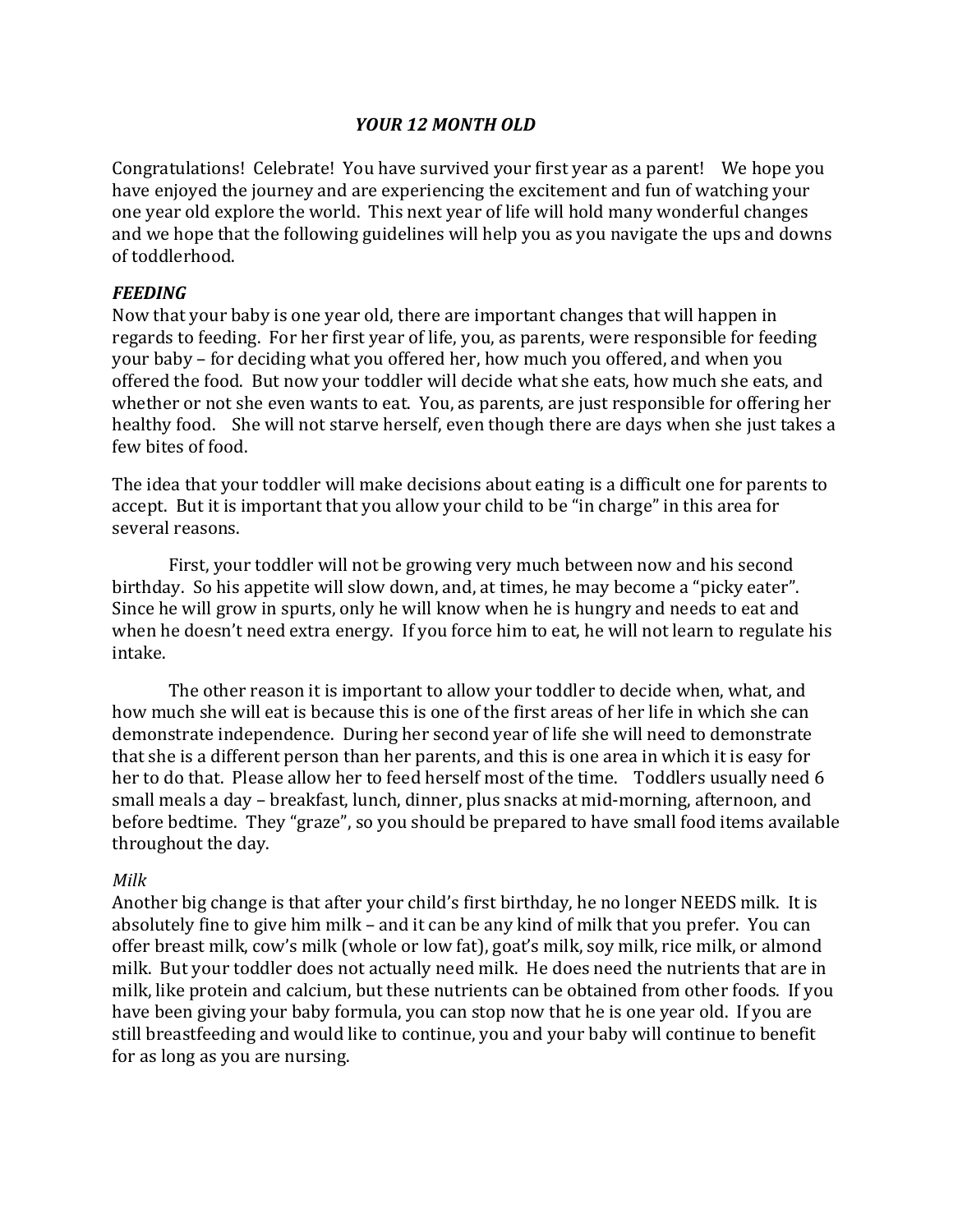## *Juice*

Your toddler does not need juice. Juice is a source of "empty calories" – it does not provide good nourishment for your toddler. If you do choose to give juice to your toddler, please do not give her more than 2 ounces a day.

## *Bottles*

This is a good time to begin weaning your baby from using a bottle. If you haven't already done so, let your baby try using a cup. A great way to practice is to give your baby a cup of water while he is in the bathtub. If he spills, he won't make a mess. When your toddler wants milk or water, put it into the cup. If you only put water in the bottle, he will become less interested in the bottle and might start preferring the cup.

Toddlers often need a way to comfort themselves during this next year that will have so many emotional challenges for them. Often a bottle before a nap or bedtime helps them settle down for sleep. If you do provide a bottle at these times, make sure your toddler finishes the bottle before falling asleep and does not keep the bottle in bed with her. The sugar in milk (and juice) will stick to your child's teeth and will not be washed away by saliva while he is sleeping, so it is important that a child not suck on a bottle (even an empty one) while sleeping.

#### *Teeth*

Your toddler probably has a few teeth by now – so it is a good time to start the habit of brushing / washing teeth. You can use a toothbrush or washcloth to clean your baby's teeth and gums. This will help her become comfortable with you putting something in her mouth, so do this at least once a day. Check with your pediatrician to find out whether you should use a toothpaste with fluoride.

See the Toddler Nutrition Handout at Prescriptions for Parents for additional information

## *DEVELOPMENT*

*Muscles* – During the next 3 -6 months, your toddler will learn to walk - and then run and climb. Some toddlers do not start walking until  $17 - 18$  months, so be patient if your toddler is not yet showing signs of walking. Toddlers often work on one aspect of development at a time, so if she is working on her language development, she may not be interested in walking.

*Language* – This is the year he will demonstrate a huge explosion in his ability to communicate with you in words. But children vary tremendously in this area of development. Most children have at least 10 words by 18 months of age, but children in bilingual families may not meet this milestone until a few months later. (They should, however, show you that they understand most of what is said to them in both languages.) You can help your child's language development by naming objects in books and in his world, taking time to read books, especially before bedtime, talking in sentences with your child and answering his babblings.

*Social* – You will see more of your child's temperament during this next year. Is she shy around new people or does she love to join groups of other children or adults? Is she quick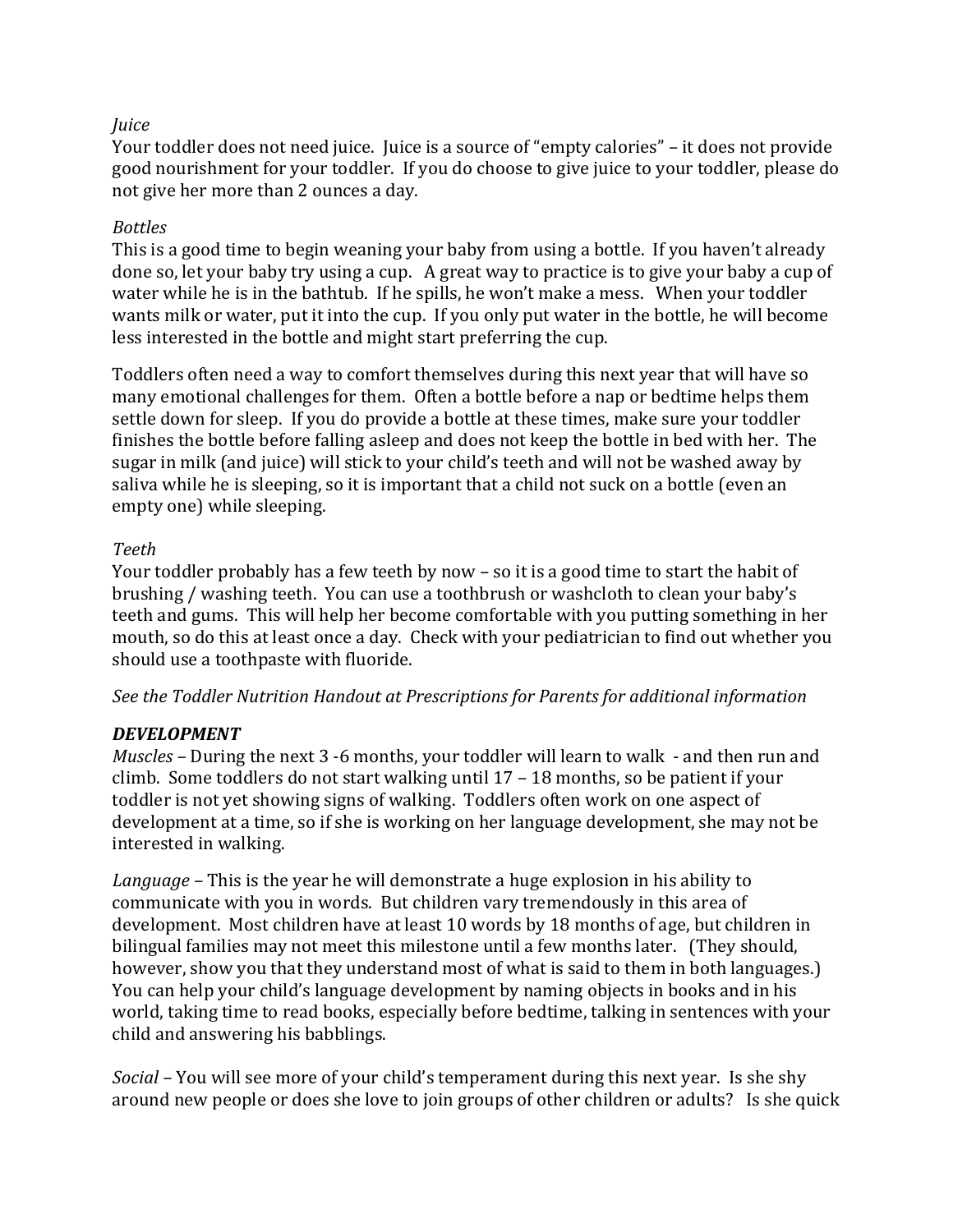to try something new, like walking or climbing, or is she more hesitant? Each child is unique, and we encourage you to enjoy who your child is and not try to change her temperament.

# *SAFETY*

*Car seats* – Studies show that children are safer if they continue to travel facing backwards even if they meet the guidelines to face forwards. The new recommendations are that you keep your child in a rear-facing car seat for as long as possible, until your child weighs 35 pounds. You will need to check the instructions on your car seat to see if this is possible, or consider buying a convertible car seat that allows older children to face backwards. Remember as parents to buckle up, and never leave your child alone in the car.

*Water safety* – Even though your child can sit up by herself, never leave her alone in the bathtub. It is possible for a toddler to drown in a few inches of water. If you have a swimming pool or hot tub, your toddler is at increased risk of drowning. Please make sure there is a fence around the pool or spa, there is a child proof lid or cover if possible, and keep your book door closed and locked. If you visit a home with a pool or spa, make certain these protections are in place – or never let your child out of your sight. Toddlers who have had swimming lessons are never considered "water safe" as they may become frightened and forget what to do if they unexpectedly fall into a pool.

*Sun safety* – Remember to use sun block or sun screen when your toddler is outside.

*Violence* – Unfortunately, violence is affecting more families today. Parents, especially mothers, may find themselves in a relationship that is abusive or dangerous. If you are concerned about your safety, or the safety of your child, please talk with your pediatrician or family doctor. They will help you find resources in a confidential manner. To speak with someone by phone and find help near you, call 1-800-799-SAFE (7233).

# *PARENTING*

There are many internal "conflicts" that your child will be working out during this year  $$ especially during the second half of the year. Here are just a few:

1. He is learning to walk and can walk away from you. He wants to show he is different from you and can do things differently than you want. BUT, he also learns by imitating you – and so needs to copy you and learn how to take off his shoes, brush his hair, "wash the car". So – he wants to be different from you while at the same time he wants to copy you. A real conflict!

2. Since she can walk, she is learning she can have fun exploring her world. She can go off on her own and find new things to enjoy. BUT, she also starts to learn that her world may be a little frightening. The cute dog barks at her and scares her, so she comes running back to you for reassurance that you are still there to protect her.  $SO$  – she wants to explore independently while at the same time she wants to know you are there to protect her. Another real conflict!

3. He thinks the world is all about him! He is at the center of his world and can do anything he wants. BUT, he is also learning that there are limits to his behavior. He cannot